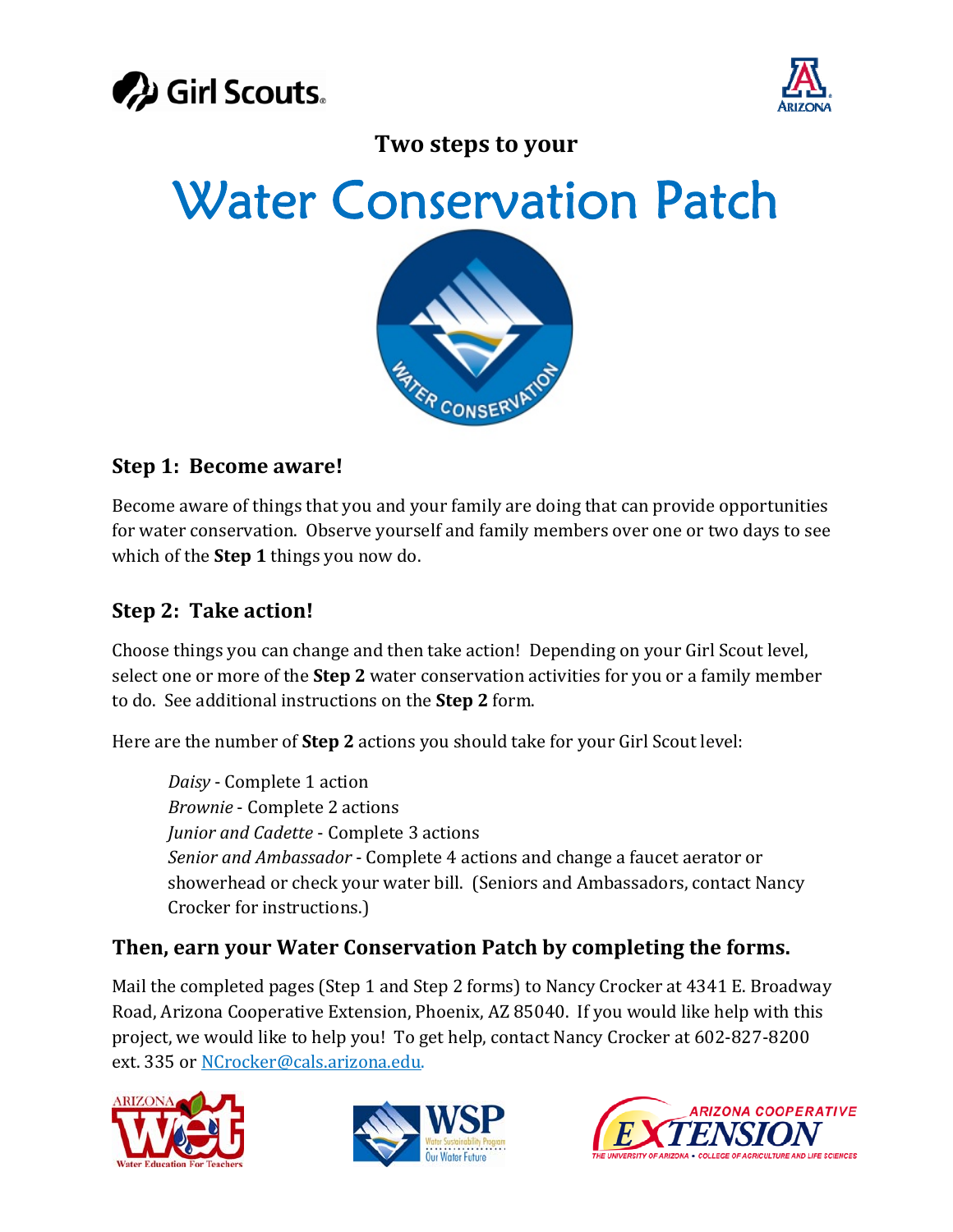

# Water Conservation Patch



Conserving water is important because we live in a desert. Step 1 is to become aware of things that you and your family are doing that can provide opportunities for water conservation. Observe yourself and family members over one or two days to see which of the following things you do. Step 2 is to choose things you can change. Send these completed pages to Nancy Crocker at 4341 E. Broadway Road, Phoenix, AZ 85040.

| Name | $\text{r}$ non $\text{H}$ | Troop Contact Phone # or E-Mail |  |
|------|---------------------------|---------------------------------|--|
|------|---------------------------|---------------------------------|--|

| Do you or a family member do any of the following?                           | Me | <b>Family Member</b> |  |
|------------------------------------------------------------------------------|----|----------------------|--|
| 1. Let water run while brushing teeth.                                       |    |                      |  |
| 2. Let water run when washing hands, but hands aren't under water.           |    |                      |  |
| 3. Take showers longer than 5 minutes.                                       |    |                      |  |
| 4. Rinse dishes before putting in dishwasher.                                |    |                      |  |
| 5. Use toilet as a trash can and flush trash.                                |    |                      |  |
| 6. Run dishwasher when it is not full.                                       |    |                      |  |
| 7. Use clothes washer when not full without putting on small or medium.      |    |                      |  |
| 8. Leave irrigation settings the same all year for outdoor plants and lawn.  |    |                      |  |
| 9. Use hose to clean debris off sidewalks and driveway.                      |    |                      |  |
| 10. Let faucets drip.                                                        |    |                      |  |
| 11. Let toilets run or silently leak.                                        |    |                      |  |
| 12. Let outdoor irrigation water where there are no plants or grass.         |    |                      |  |
| 13. Let water run in the shower for a long time while waiting for hot water. |    |                      |  |
| 14. Wash vegetables or fruit using excessive amount of water.                |    |                      |  |
|                                                                              |    |                      |  |
|                                                                              |    |                      |  |

\_\_\_\_\_\_\_\_\_\_\_\_\_\_\_\_\_\_\_\_\_\_\_\_\_\_\_\_\_\_\_\_\_\_\_\_\_\_\_\_\_\_\_\_\_\_\_\_\_\_\_\_\_\_\_\_\_\_\_\_\_\_\_\_\_\_\_\_\_\_\_\_\_\_\_\_\_\_\_\_\_\_\_\_\_\_\_\_